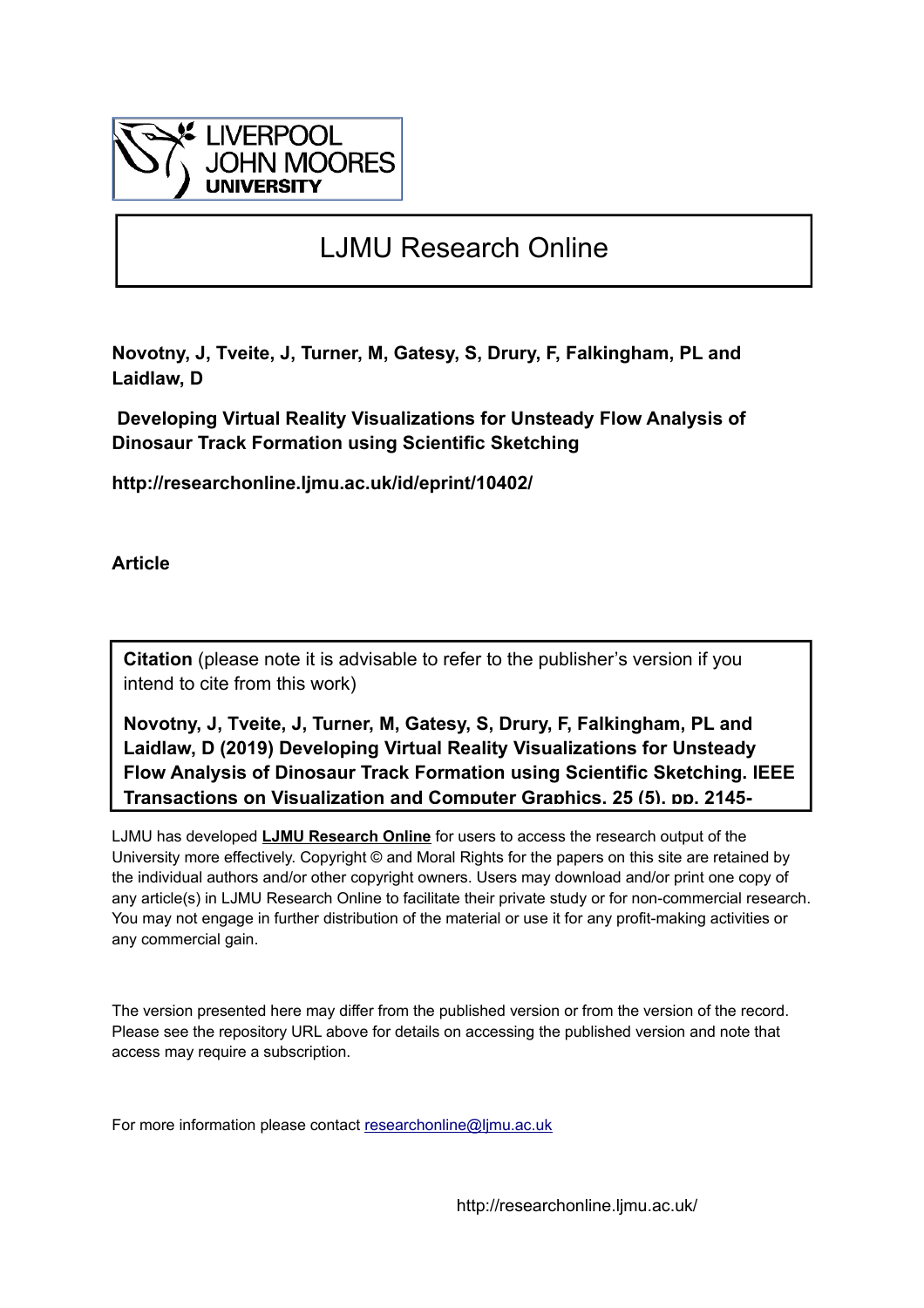# Developing Virtual Reality Visualizations for Unsteady Flow Analysis of Dinosaur Track Formation using Scientific Sketching

Johannes Novotny, *Student Member, IEEE*, Joshua Tveite, Morgan L. Turner Stephen Gatesy, Fritz Drury, Peter Falkingham, and David H. Laidlaw, *Fellow, IEEE*



(a) Paper Sketch (b) VR Sketch (c) Implementation

Fig. 1: An example of results from different stages of our collaborative visualization design process: from paper (a) and VR sketches (b) created by art students to the interactive data-driven implementation (c).

**Abstract**—We present the results of a two-year design study to developing virtual reality (VR) flow visualization tools for the analysis of dinosaur track creation in a malleable substrate. Using Scientific Sketching methodology, we combined input from illustration artists, visualization experts, and domain scientists to create novel visualization methods. By iteratively improving visualization concepts at multiple levels of abstraction we helped domain scientists to gain insights into the relationship between dinosaur foot movements and substrate deformations. We involved over 20 art and computer science students from a VR design course in a rapid visualization sketching cycle, guided by our paleontologist collaborators through multiple critique sessions. This allowed us to explore a wide range of potential visualization methods and select the most promising methods for actual implementation.

Our resulting visualization methods provide paleontologists with effective tools to analyze their data through particle, pathline and time surface visualizations. We also introduce a set of visual metaphors to compare foot motion in relation to substrate deformation by using pathsurfaces. This is one of the first large-scale projects using Scientific Sketching as a development methodology. We discuss how the research questions of our collaborators have evolved during the sketching and prototyping phases. Finally, we provide lessons learned and usage considerations for Scientific Sketching based on the experiences gathered during this project.

**Index Terms**—Virtual Reality, Scientific Visualization, Flow Visualization, Design Study

## **1 INTRODUCTION**

We present a design study of using virtual reality (VR) visualizations to analyze dinosaur footprint formation. Large-scale simulations of substrate flow have recently been used to explore the relationship between track morphology and foot movement by combining data from modern birds and fossilized specimens found in the field. However, the spatial complexity of these unsteady flow datasets make it difficult to analyze them using off-the-shelf visualization tools. We designed multiple VR visualizations that help paleontologists explore their simulation

- *Johannes Novotny, Joshua Tveite and David H. Laidlaw are with the Computer Science Department at Brown University, Providence, RI, USA. E-mail:* {*johannes novotny, david laidlaw*}*@brown.edu, joshua tveite@alumni.brown.edu*
- *Morgan L. Turner and Stephen Gatesy are with the Department of Ecology and Evolutionary Biology at Brown University, Providence, RI, USA. E-mail:* {*morgan turner, stephen gatesy*}*@brown.edu.*
- *Fritz Drury is with the Department of Illustration at the Rhode Island School of Design, Providence, RI, USA. E-mail: fdrury@risd.edu.*
- *• Peter Falkingham is with the School of Natural Sciences and Psychology at Liverpool John Moores University, Liverpool, UK. E-mail: pfalkingham@live.co.uk.*

*Manuscript received xx xxx. 201x; accepted xx xxx. 201x. Date of Publication xx xxx. 201x; date of current version xx xxx. 201x. For information on obtaining reprints of this article, please send e-mail to: reprints@ieee.org. Digital Object Identifier: xx.xxxx/TVCG.201x.xxxxxxx*

data with visual metaphors tailored to their specific research questions. The iterative development process spanned a period of two years with frequent progress meetings. An integral part of the development was the inclusion of students in a VR visualization design course. These students sketched potential visualization and interaction techniques in VR, guided by our collaborators using the *Scientific Sketching* design methodology described below [16].

We hypothesize that the engagement and immersiveness virtual reality offers can be leveraged to help knowledge workers, including analysts and scientists, with higher-level cognitive tasks. Several properties of VR environments, such as the feeling of presence of users in immersive 3D scenes, improved spatial cues, and the use of spatial movements to interact with data have potential benefits for users in complex data analysis tasks. These properties have been used in training and education applications, as well as VR games, but not as much for higher-level knowledge retrieval tasks.

Experimental evaluations have shown significant advantages of VR visualizations in exploring spatial relationships [20, 28], 3D paths [26], and 3D shapes [6]. These benefits make VR an excellent environment for the analysis of flow datasets. Examples of practical applications can be found in medical data visualization, where immersive visualizations are used to analyze blood flow within vessels [7, 13, 33] and to examine diffusion tensor images of brain scans [34]. Another practical application is the use of VR within the automotive industry to visualize vehicle designs, with fluid flow simulation as an explicit desire [21]. Based on these promising examples, we test our hypothesis with a design study to develop effective VR visualizations tackling the substrate flow visualization questions of our collaborators.

1077-2626 (c) 2018 IEEE. Personal use is permitted, but republication/redistribution requires IEEE permission. See http://www.ieee.org/publications\_standards/publications/rights/index.html for more information. Copyright (c) 2019 IEEE. Personal use is permitted. For any other purposes, permission must be obtained from the IEEE by emailing pubs-permissions@ieee.org.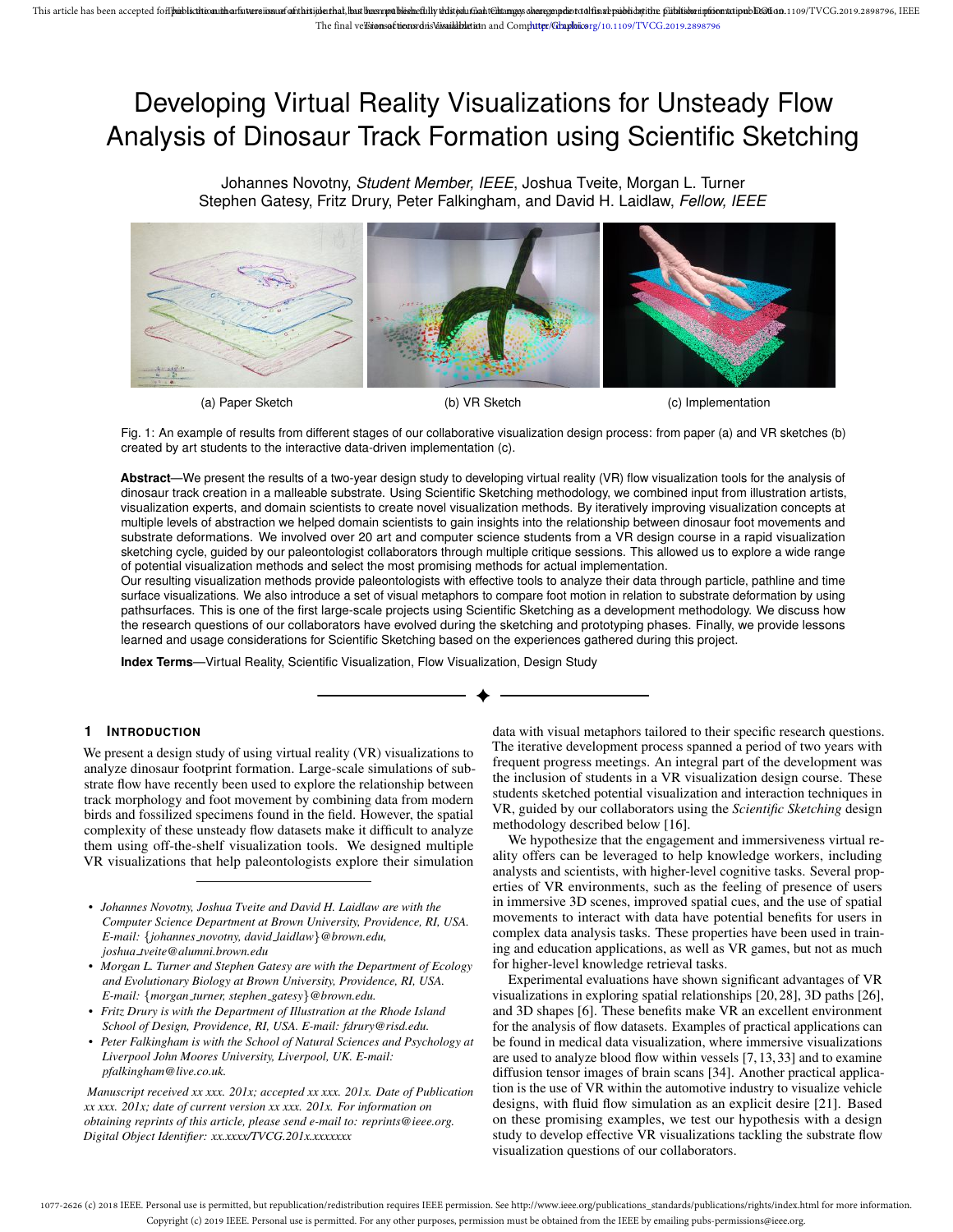

Fig. 2: Example visualization of particle flow during dinosaur track creation. To avoid visual clutter we only show four thin layers of simulated particles, color coded based on their initial depth (from blue on top over red and magenta to green on the bottom). A tooltip display indicating selected particle ID's can be seen in the background.

Developing an effective set of visual codings and metaphors to answer specific research questions is one of the core challenges in visualization research. The main research questions are, however, rarely finalized at the start of the visualization development. They often evolve and change alongside the iterative development process of a visualization application. Better understanding of their data allows domain scientists to give effective feedback and steer the development process in the right direction. Immersive virtual reality is a relatively recent visualization medium and few domain scientists have experience in using it to its full effect. It was therefore important for us to provide our collaborators with an overview of possible visualization styles in VR.

We based our design process mainly on the Scientific Sketching methodology proposed by Keefe et al. [16]. This required us to introduce a third discipline to our development process, artists from the Rhode Island School of Design (RISD) with a background in visual design. Scientific sketching aims to combine the individual expertise of scientists, visualization experts and artists to create novel solutions to visualization problems. It is separated into four phases that are inspired by artistic work processes; *Paper Sketching*, *VR Sketching*, *VR Prototyping* and finally *Implementation of visual specifications*. We realized these stages by recruiting students (visual design and computer science majors) through a course on immersive scientific visualization design that we offered two separate semesters.

This work contributes to the field of scientific VR visualization in multiple ways:

- Implementation and qualitative evaluation of multiple VR visualization methods for unsteady flow visualization. Out of a wide range of potential methods, the visualization techniques selected by our collaborators might be applicable to other flow visualization applications.
- A case study of Scientific Sketching and its effectiveness as design methodology in a long-term visualization project.
- Insights and best practices for the effective use of Scientific Sketching.

This paper is organized as follows: Section 2 provides an overview and related work about the scientific problem of our collaborators and 3D flow visualization in general. Section 3 introduces the individual stages of the design process, the simulation data used for the final implementation, and CAVE VR environment used for visualization sketching and development. Sections 4 and 5 summarize and discuss the findings of our two-year development process. Finally, we present conclusions and potential guidelines for the development of future VR visualizations.

## **2 RELATED WORK**

In this section we introduce prior work related to our visualization research and the scientific problems we are attempting to address. We provide details about dinosaur track analysis and how 3D particle flow simulation is used to infer foot motion from fossilized tracks. We then list established 3D flow visualization techniques and how they are linked to our visualization metaphors.

## **2.1 Dinosaur Track Analysis**

Dinosaur tracks are relatively common records of Earth's fauna during the Mesozoic Era. Unlike a fossilized skeleton, a track is evidence left by an animal while it was alive. Such trace fossils can often be attributed to different species or groups, providing insights into population distribution and paleoecology. Even a single track holds potentially valuable information about an animals movement and behavior. However, extracting reliable inferences from a footprint's final morphology is rarely straightforward [8].

Tracks are not static molds of the foot, but rather the result of a dynamic interaction among anatomy, movement, and substrate. As a dinosaur contacts malleable ground, it deforms not only the exposed surface, but sub-surface layers as well. On very soft mud the foot can sink quite deeply, passing through multiple layers as it moves through the sediment volume. Displaced material can pass around the toes and collapse, or be dragged along with the motion. The amalgamation of all these events reorganizes the particles in the fossil's volume, which can be split open to reveal track surfaces at multiple levels. An understanding of sediment flow during formation is thus critical to the correct interpretation of these specimens.

Analyzing interactions below ground is hindered by foot and substrate opacity. Experiments using model indenters have been fruitful, as have observations of extant animals like birds, which have very similar feet to those of predatory dinosaurs [1, 11, 24]. Recently, sub-surface imaging of foot motion by multiple X-ray cameras has been combined with discrete element simulation to reproduce track formation sequences in substrate volumes [8]. The resulting datasets, consisting of millions to tens of millions of dynamic particles as well as a moving foot model, present challenges to visualize, explore, and interpret. Our work aims to visualize the particle flow within these datasets, providing paleontologists with insights about dinosaur locomotion and the origin of a tracks morphology.

# **2.2 3D Flow Visualization**

The analysis of 3D flow data is a common task in a wide range of scientific fields and numerous methods to visualize internal flow structures have been proposed so far. Survey papers by McLoughlin et al. [23], Brambilla et al. [4] provide a comprehensive overview of the state-ofthe-art in flow visualization. The methods used in our VR application are based on geometric flow visualizations which represent the flow data as discrete geometric objects.

Our dinosaur track simulation data is defined as time-varying flow field using the Lagrangian specification. This allows us to directly visualize particles in 3D (see Fig. 2) and show their movement as animation. To visualize particle movement over the entire simulation in a static way we use integral curve representations similar to those introduced by Zöckler et al. [35]. In particular we utilize 3D pathlines, which connect particle positions of subsequent simulation timesteps.

To gain insight into particle movements over the whole volume of a flow dataset, it is necessary to visualize the relative movement of multiple particles and particle groups. Our visualization approaches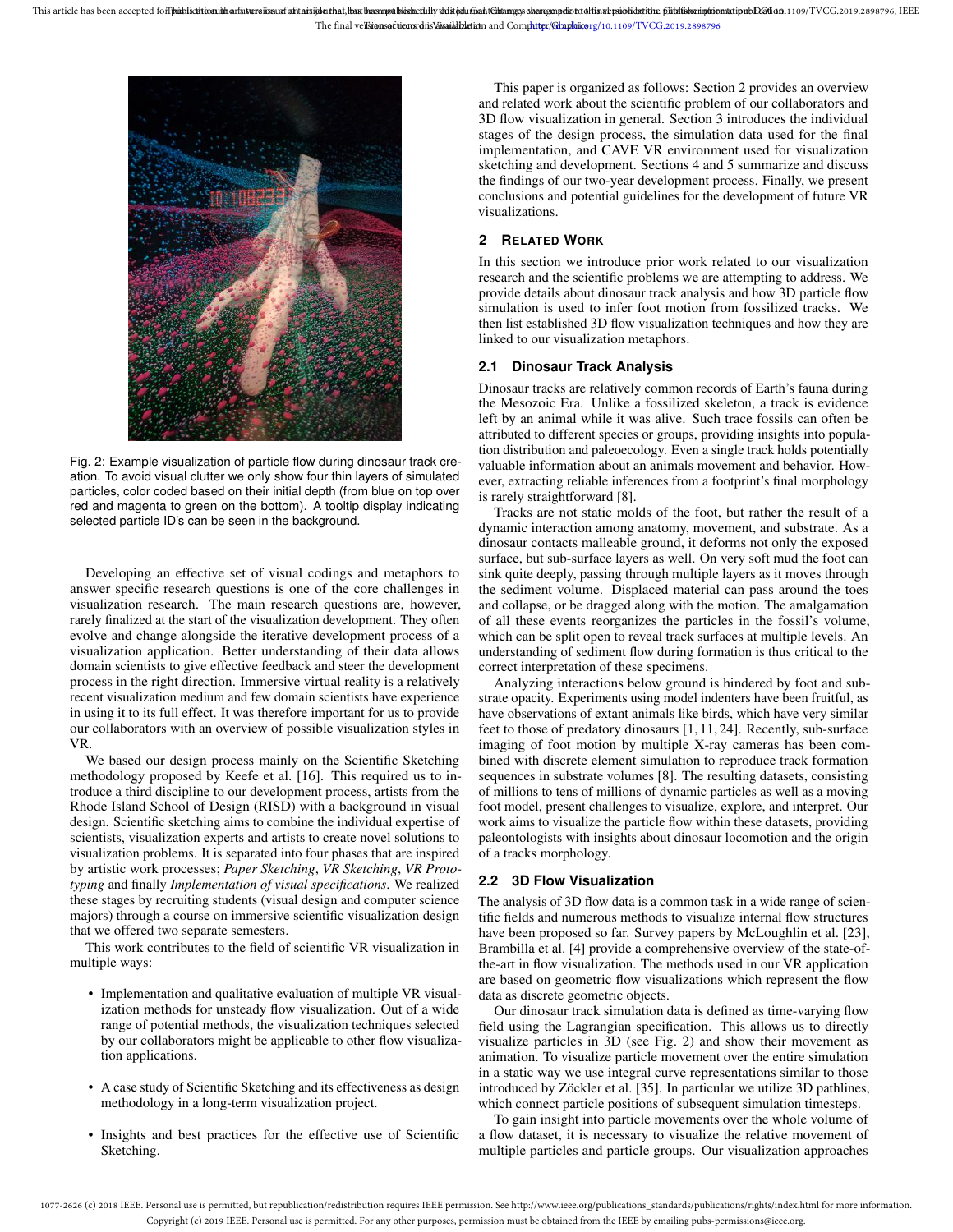

Fig. 3: The project development timeline showing how students of two VR visualization design courses contributed to our visualization outcome. Our implementation stage started directly after the completion of the 2015 course. Insights found during the implementation stage led to improved feedback during the 2017 course. Finally we combined the outcomes of two Scientific Sketching projects into our collaborative flow visualizations.

are based on the concepts of 3D path and time surfaces. Pathsurfaces, as discussed by Schafhitzel et al. [27], are the integral 3D surface created by following the movement of a connected line of particles through time. We use a similar method to visualize the movement of foot geometry during the simulations. To analyze relative particle movement between two subsequent timesteps we use time surfaces, introduced by Krishnan et al. [19]. Their method defines a surface of connected particles in a single timestep of the dataset and then follows this surface through time. This effectively visualizes local changes in particle neighborhoods as surface deformations. This visual metaphor is particularly effective, since it shows similarities to the deformed substrate layers found in fossilized dinosaur tracks.

#### **3 APPLICATION DESIGN METHODOLOGY**

In this section we introduce the research questions of our paleontologist collaborators and the design methodology we used to address them. We combined the collaborative efforts of students, faculty and scientists in an interdisciplinary VR design course to create effective VR visualizations. Our design process is based on the Scientific Sketching methodology introduced by Keefe et al. [16], which we describe in detail in the remainder of this section. This application development approach aims to efficiently coordinate the work of artists (in our case, RISD and Brown students), visualization experts (visualization majors and faculty) and domain scientists (paleontologists) in VR visualization projects. The development process is split into four successive stages; *Paper Sketching*, *VR Sketching*, *VR Prototyping* and *Implementation of visual specifications* (see Fig. 3). In each stage the three participating groups have a different set of responsibilities to fulfill.

In the initial paper sketching stage, for example, the scientists' role is to provide background that explains their scientific problem. The other two groups need to be able to understand the problem and the characteristics of the underlying data, such as relationships between data variables and their relative importance [16]. The artists' role is to take the provided information and come up with a large quantity of visual ideas, exploring the problem from a variety of different angles. The visualization experts join the sketching effort, but also mediate the discussion between artists and scientists to keep track of the overall visualization goals. In this early stage, the focus lies on covering a wide range of visualization concepts without regard for implementation complexity.

An important tool throughout all stages is the artistic critique, as used in art and design education. It is a careful and critical group discussion evaluating specific aspects of visual artworks. Any feedback given in a critique session needs to be well founded and explained in detail (i.e. "I do not agree with this color choice, because [...]") to serve as a starting point for a constructive discussion [32]. Within the scope of this project, critiques were used to argue about the effectiveness of individual sketches and prototypes. Involving all three participating groups into these critiques ensured that each proposed visual concept was discussed from artistic and scientific viewpoints.

#### **3.1 Paper and VR Sketching**

We developed our VR visualizations over the course of two separate semesters of the Virtual Reality Design course offered by Brown Uni-

| Table 1: Group Compositions during course the two iterations of the |  |  |  |  |
|---------------------------------------------------------------------|--|--|--|--|
| Virtual Reality Design course.                                      |  |  |  |  |

|                        | Course 2015 Course 2017 | Total |
|------------------------|-------------------------|-------|
| Scientists             |                         |       |
| <b>Art/Vis Faculty</b> |                         |       |
| <b>Brown Students</b>  |                         | 14    |
| <b>RISD Students</b>   |                         |       |

versity and the Rhode Island School of Design. A total of 11 RISD art students, 14 Brown University computer science students, and one faculty member from each school participated in the design of the application. Two paleontologists from Brown University presented the scientific problem, using data from their collaboration project with Liverpool John Moores University. Before starting the Scientific Sketching projects, all students participated in introductory exercises covering basic 2D and 3D visualization methods as well as core VR drawing techniques.

In both iterations of the course, the paper and VR sketching stages were part of mandatory class assignments. The assignment started with an interactive lecture by the science collaborators to provide students with the background knowledge needed for the research questions at hand. The underlying data were introduced through media presentations using images and videos rendered with their desktop-based visualization tools Ovito [31] and Autodesk Maya [2]. Actual dinosaur footprint fossils and cast duplicates were used as physical examples of the visualization subject. The initial research questions posed by our collaborators were the following:

- Can we work backwards from a track surface to determine the original configuration of its particles in the starting plane? Where did each particle come from?
- Alternatively, can we trace the fate of particles in the starting plane forward in time? Which particles will descend, ascend, move forward, or collapse to form the features of the final track?
- How do foot-particle and particle-particle forces move sedimentary particles? When and where do compression (push), tension (pull, cohesion), shear, or gravity dominate?
- How can dynamic, simulated data of moving particles be compared to the static final morphology of a real fossil dinosaur track?

After the introduction lecture, students were given one week to create paper sketches for the first critique session with collaborators. To encourage creative designs, a wide range of visual and physical art-forms were permitted as potential hand-ins (e.g., digital art, 3D printing, and sculpting). Intermediate results of this stage can be found in the results section (e.g. Fig. 4a). After two critique sessions in which each sketch was discussed at least once, students had to realize at least one of their paper sketches as 3D VR sketch. To complete their assignment, students used a VR painting application called Cave-Painting [15] in a high-resolution CAVE-like display room called the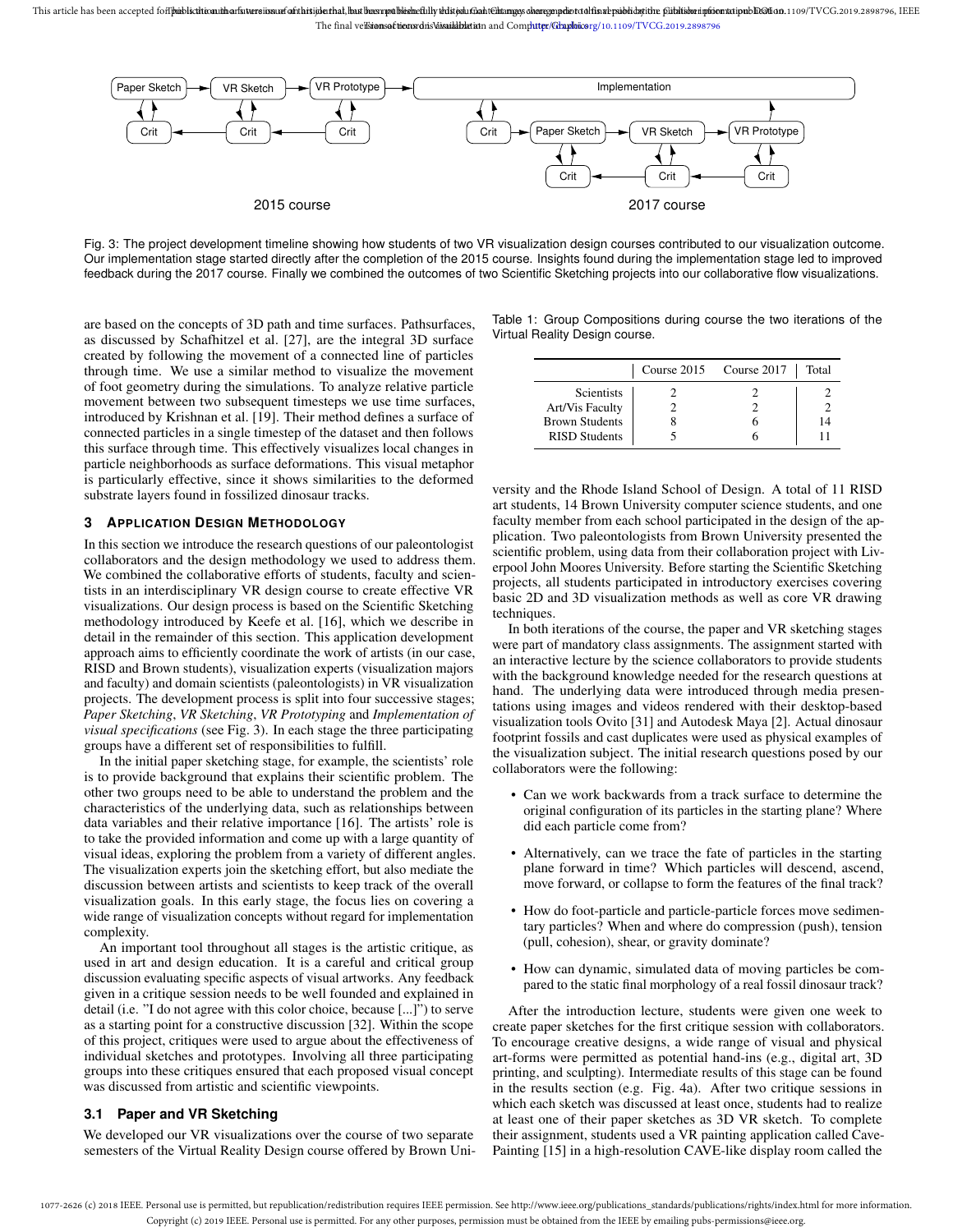

(a) Paper Sketch





(c) VR Prototype

Fig. 4: Example of the evolution of a student idea for visualizing the deformation of different substrate layers during track formation. The paper sketch (a) includes proposed visual representation and interaction techniques. The VR sketch (b) is used to discuss the visual concept with science collaborators before creating a high quality VR Prototype (c).

YURT (see Sect. 3.5). The application allowed students to draw simple textured primitives like tubes, planes, and text using an easy to understand wand-based interface. This allowed them to create and test immersive sketches of their proposed visualization within a short timeframe. Loading of 3D models created in external applications was prohibited, which forced students to complete the design task within the VR environment. This constraint ensured that students understood the interaction concepts and UI challenges of working within an immersive display.

The resulting VR sketches were discussed in a second round of critiques which took place directly in the YURT display room. In these sessions the paleontologists also acted as users of the sketched visualizations, and gave feedback on how they would interpret them in their current form and whether they reflected their understanding of the data. Results of the VR sketching stage are shown in Fig. 4b, and the results section.

## **3.2 VR Prototyping**

A VR prototype, as defined by the Scientific Sketching method, is a highly refined mock-up of the developed application. This includes more carefully drawn visuals, but also the use of animations to simulate interactive usage scenarios of the prototyped applications. CavePainting supports this prototype development by offering drawing layers to switch between visualization views and an animation frame system.

Scenarios can then be played out by simulating the application behavior through Wizard-of-Oz interaction techniques [5]. In practice, students realized this by creating a set of static scenes. During the presentation they stood in the back and switched scenes in response to users interacting with their prototypes to showcase their proposed interaction concepts inside the YURT.

Creating the VR prototype was the four-week final project in both classes. Students were free to pick a specific hypothesis to explore in their prototype. The assignment was to design one or more VR visualizations including a step-by-step scenario of how they would be used by scientists. To ensure that students developed their ideas in fruitful directions, the two sketching stages were repeated in the first two weeks of the final project, focusing on the interaction storyboard. Critique sessions continued during class time and students had the option to return to earlier sketching stages (e.g. paper sketches) for idea refinement. A majority of students picked hypotheses addressing research questions in dinosaur track simulation, leading to several highquality prototypes. Examples are shown in Fig. 4c, and the results section.

## **3.3 Implementation**

The final projects of the 2015 course provided us with several detailed prototypes of potentially helpful VR visualization concepts. We implemented a subset of these concepts in an interactive data-driven application for exploring their most recent simulations. To keep the development on track, progress meetings with our paleontologist collaborators were scheduled multiple times every month. This tight feedback loop allowed us to extensively test and refine visualization ideas from the VR prototypes. The results of this stage with the corresponding sketches and prototypes are discussed in section 4.

During the Implementation Stage, the VR Design course was offered a second time, bringing in a new group of art and computer science students. Based on their experience with the VR application and new data from fossil tracks, scientists were able to provide clearer, more refined, research questions to the class. Resulting VR prototypes of that course were focused more closely on sediment and foot movement in dinosaurs as well as birds. This allowed us to use the student projects as inspirations for further refinements to the ongoing implementation process.

In the next two sections we provide details about the datasets and VR environments used during the implementation stage.

# **3.4 Dinosaur Track Simulation Data**

The flow data used in our study was obtained through a combination of physical experiments, animation, and particle simulation. To study track formation in a living bird, the sub-surface walking kinematics of a chicken-like species (guineafowl) were recorded with a biplanar X-ray system as they walked through radiolucent artificial muds of varying depth and hydration, as well as a dry sand analog (poppy seeds). The recorded foot motion data were then processed using the X-Ray Reconstruction of Moving Morphology (XROMM) technique [3, 10] to obtain an animated 3D model of the foot geometry. To simulate the sedimentary particle flow during footprint formation, one footfall was recreated using the discrete element method (DEM) [8]. The simulation was computed using LIGGGHTS [18]. The resulting simulation data (9.5 million particles, 523 frames) was initially visualized in Ovito [31], which was used for cropping and downsampling (370 thousand particles, four slabs).

To test our hypotheses of fossil dinosaur track formation, four specimens from the Beneski Museum of Natural History, Amherst College (ACH-ICH 31/51, 31/57-59; Fig. 5) were chosen for imaging and analysis. These four slabs, collected in the mid-1800s from the Early Jurassic (200 million years ago) rocks of Wethersfield, Connecticut, form a stack bearing a deep dinosaur track [14]. Specimens were CT scanned to visualize internal deflected laminations, which were reconstructed in 3D with Amira. Using these fossil data as a constraint and current understanding of guineafowl subsurface kinematics as a guide, an articulated dinosaur foot model was animated in Autodesk Maya. A LIGGGHTS DEM simulation (33 million particles, 174 frames) was

1077-2626 (c) 2018 IEEE. Personal use is permitted, but republication/redistribution requires IEEE permission. See http://www.ieee.org/publications\_standards/publications/rights/index.html for more information. Copyright (c) 2019 IEEE. Personal use is permitted. For any other purposes, permission must be obtained from the IEEE by emailing pubs-permissions@ieee.org.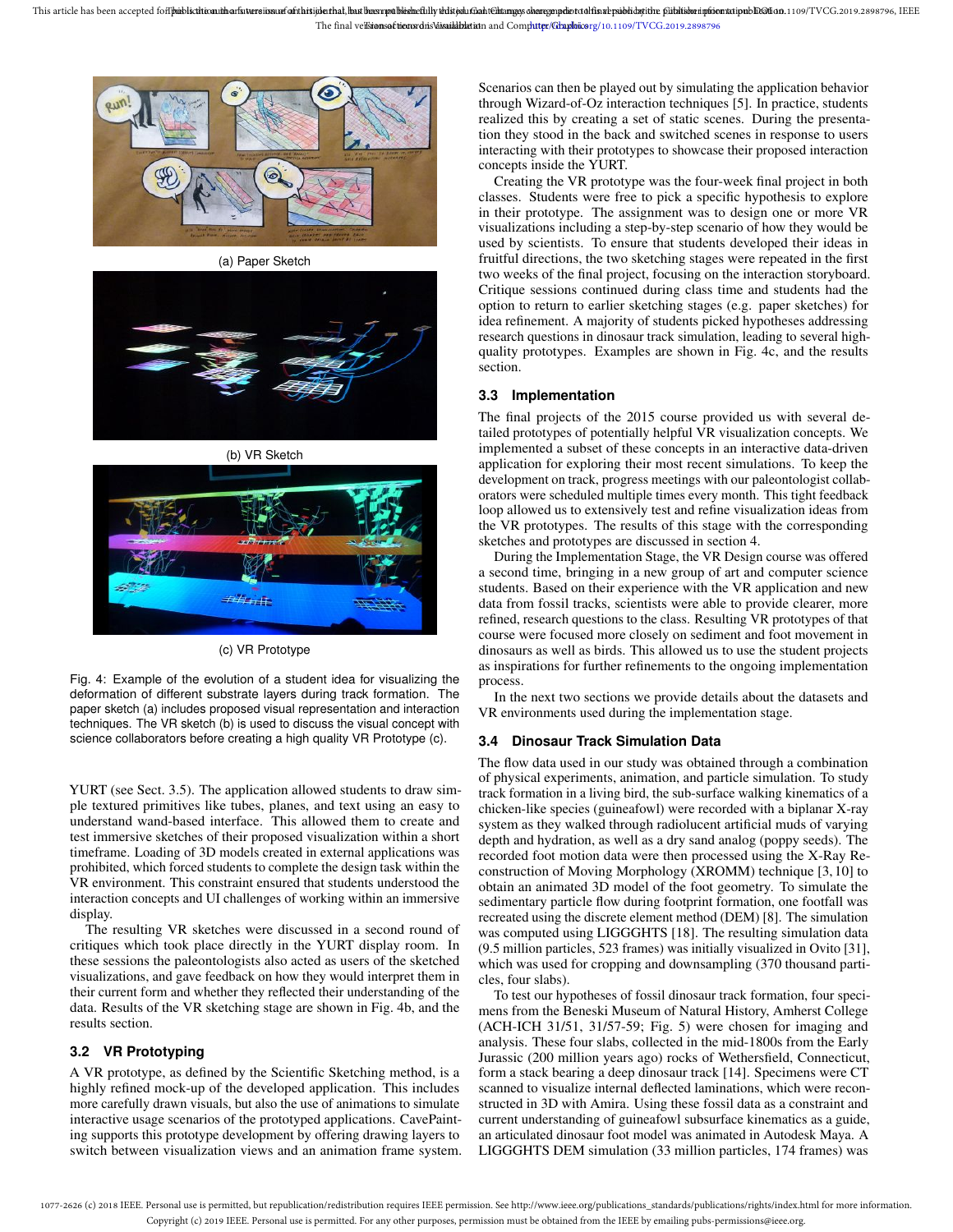

Fig. 5: Paleontological motivation. (Top) Early Jurassic dinosaur tracks chosen for visualization (scale bar equals 10 cm). (Lower left) Interpretive illustrations of the four surfaces from this track volume highlight changes in morphology with depth [14]. (Lower right) Deformations of the internal laminations are visible in a rendered section of the second slab based on CT scan data.

first cropped (4.2 million particles) before further downsampling (70 thousand particles, four slabs) in Ovito.

## **3.5 Virtual Reality Environment**

Our visualization uses the YURT (YURT Ultimate Reality Theater) VR display room located at Brown University [17] shown in Fig. 6. It is equipped with 69 high-definition stereo projectors that use rear projection to illuminate a curved wall, curved doors, a conical ceiling, and a 135 ft<sup>2</sup> floor. When standing in the center it effectively provides retina resolution on its 190-degree front wall (1 pixel per arcminute). In that position, the YURT covers 95% of the users field of regard.

Stereo is provided using Volfoni 3D active stereo glasses with a shutter frequency of 120Hz. Users interact with the VR environment using an Aimon PS wireless wand controller. Glasses and wands are tracked by a OptiTrack Prime 13W optical tracking system with an array of 8 infrared cameras mounted in the ceiling of the YURT (Fig. 6).

We developed our VR application in C++, based on the MinVR 2.0 framework [25]. This allows our application to work with a variety of different VR systems including the YURT, other CAVEs, the HTC Vive and the Oculus Rift. It is also possible to run it as a regular desktop application with reduced functionality, due to the lack of 3D input devices in that mode.

## **4 RESULTS**

This section summarizes the outcomes of the initial three Scientific Sketching stages and discusses the iterative implementation process of selected VR prototypes. Stepping from hand-drawn sketches to interactive data-driven visualizations is a significant development effort. At the same time it is not guaranteed that sketched visualization methods work as effectively as planned once they are tied to actual data. During our implementation stage we went through several iterations to refine the resulting visualizations. Since this is an integral part of the Scientific Sketching method we not only present the final results, but also intermediate implementation stages and the original prototype visualizations they evolved from.

## **4.1 Particle Visualization**

To start the VR application development stage, we implemented geometry based particle visualization, similar to the methods available in our collaborators' Ovito environment. The goal was to provide a baseline visualization of the data as a comparison point for the upcoming VR prototype implementations. The baseline included the ability to manually step through simulation time-steps, to visualize the 3D foot models used to create the datasets, and to color particles based on their location.



Fig. 6: (top) A student in our YURT display room, working on a VR sketch using the CavePainting application. (bottom) The wand and active stereo glasses used in the YURT. The constellations of reflective balls attached to each tool allows the optical tracking system to determine their 3D during runtime.



Fig. 7: An example of the Slice-tool, highlighting the particles of a thin user-controlled slice of the dataset. Substrate deformation is visualized by keeping particle highlighted based on their location in the first simulation timestep.

To visualize a high number of particles at interactive framerates we rendered particles on quad-billboard primitives, using OpenGL geometry and fragment shaders to create accurate sphere representations.

The particle visualization implementation went through several iterations to fit our collaborators' needs. Showing the full volume of particles in the dataset, for example, caused occlusion problems. Particles in the outer regions of the dataset would block the view of those close to the foot geometry. To uncover the moving particles of interest within the volume, we sub-sampled the data and visualized thin horizontal particle slabs as representatives of the substrates unsteady motion. The empty space between these horizontal slabs is critical for unobstructed views of both top and bottom surfaces within the volume as they deform. This reduction of the dataset greatly improves the interpretability of visualized particle motion. Another early feature request was an interactive way to adjust the diameter of all particles to control the trade-off between occlusion and particle legibility.

Even with subsampling and particle size adjustments, our collaborators wanted to explore smaller regions of known initial position. Based on their particle selections requirements we designed a slice tool to highlight a subset of particles of interest. With it users can control and place a 3D slice inside the dataset. Particles sizes outside the region of the slicing tool are reduced to effectively highlight selected particles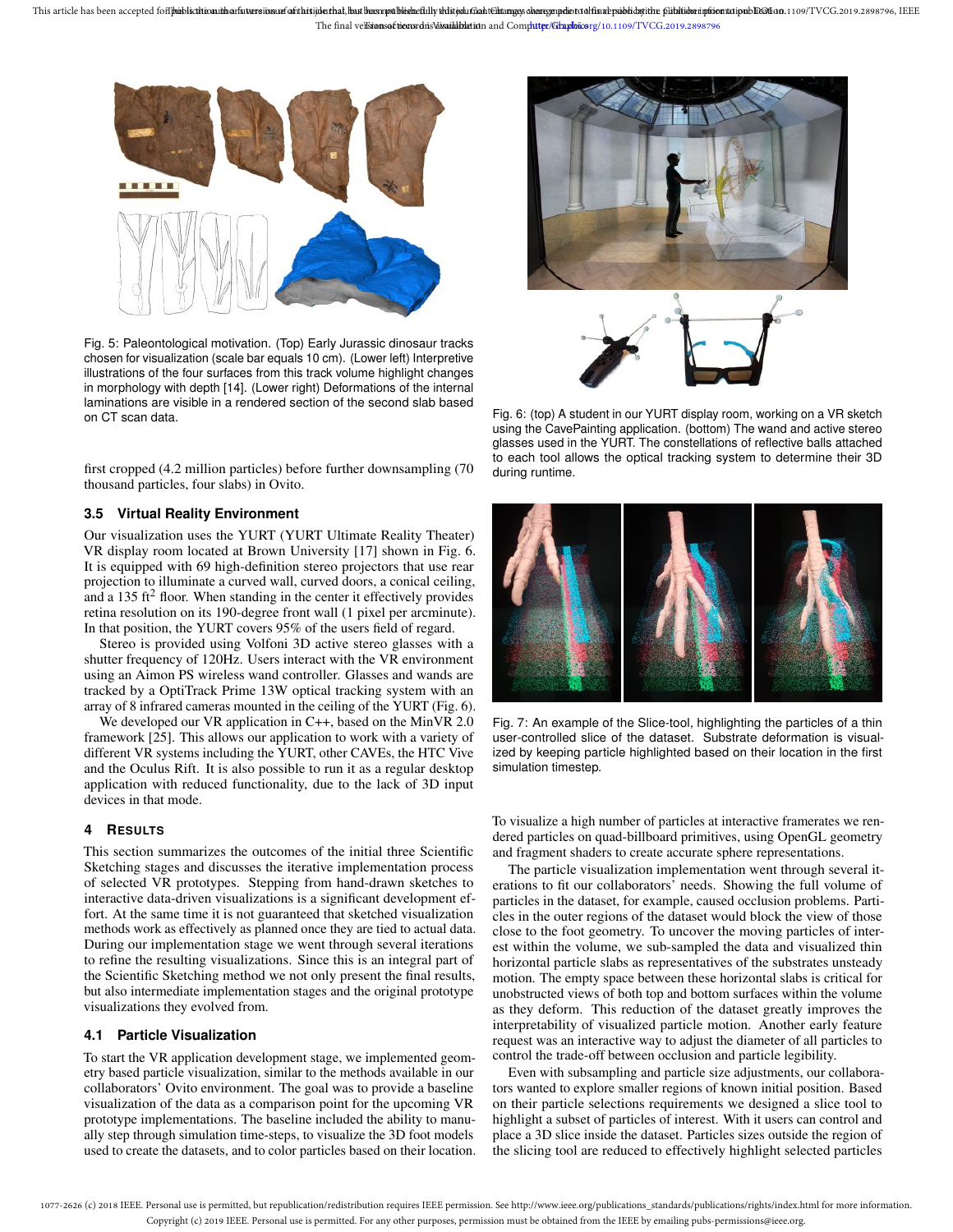

(a) Narrow pathline clustering between two toes.



(b) Wide pathline clustering showing multiple similar pathlines on all particle slabs.

Fig. 8: Examples of implemented final pathline visualization. (a) Clustered pathlines of particle movement between two toes of the dinosaur foot. (b) A widely extended selection of pathlines at the borders of the dinosaur track. The relatively simple path shape is found in multiple particle slabs.

and make them easier to follow throughout the animation. The slicing tool selects particles based on their starting position, which highlights their displacement over multiple simulation timesteps (Fig. 7). Alternatively, users can highlight particles within the slice during the actively shown timestep.

The first VR prototype implementation was particle filtering based on their total movement distance throughout the simulation. Particles that are not moving are of little interest to the research questions of our collaborators and we initially removed them from the visualization, as proposed in the VR prototyp. However, these unmoving particles provided important context for moving particles, by representing the surrounding substrate. They were therefore visualized as small, neutralcolored particles in later visualizations.

Particles alone, however, were not able to capture larger-scale particle movement patterns. Out of the numerous visualization ideas created by students during the prototyping stage in Scientific Sketching, two were of particular interest to our science collaborators: Pathline visualizations emphasizing similarity in substrate particles movement (see Fig. 8) and visualizing thin layers of particles as deformable surfaces, comparable to what is seen in fossil dinosaur tracks (see Fig. 10 and Fig. 11).

#### **4.2 Pathline Visualization and Clustering**

Following the motion of individual particles throughout the simulation is a frequent exploration task in our collaborator's datasets. Several students proposed VR prototypes based on pathlines to aid users in the analysis of substrate movement. We have subsequently implemented pathline visualizations that can be activated by selecting any particle with the wand tool. However, single pathlines are rarely enough to gain insights into substrate movements as a whole.

To overcome this issue, several students have proposed to investigate



Fig. 9: A VR prototype outlining the idea of pathline clustering around a single selected path. The student sketched out two clusters next to a selected seed pathline following the center toe tip. Pathline and clusters are colored to highlight different parts of the step sequence (foot descent, step, and foot retraction).



Fig. 10: Paper and VR sketches of ideas to visualize overall substrate deformations by showing surface representations at varying depths of the particle volume. Implementation results based on that idea can be found in Fig. 11.

multiple pathlines throughout the entire dataset at the same time or to cluster multiple pathlines into an aggregate visualization (see Fig. 9). We implemented both methods and evaluated them with our collaborators. To create meaningful overview visualizations with moderate levels of occlusions it is necessary to reduce the overall number of visualized pathlines. We implemented several well known sampling techniques to select pathlines that captured critical substrate motion while still providing legible visualizations. These techniques included similarity measures based on curve properties such as critical points [22], Poisson disk sampling to select a series of non-overlapping pathlines [12], and using PCA to summarize the pathlines and then select dissimilar ones [9]. However, the resulting visualizations still contained many pathlines that our collaborators were not interested in, while lacking detail in areas of critical substrate movement.

To give them better control over pathline exploration, we implemented an adaptive selection technique that allowed them to extend a chosen "seed" pathline to an interactively-sized group of pathlines with similar shape characteristics (see Fig. 8). We define pathline similarity as the least-squares distance between point pairs of two paths. To make the metric translation and rotation invariant, we align the paths using the rigid transformation that minimizes pathline similarity. The transformation is calculated using the method introduced by Sorkine-

1077-2626 (c) 2018 IEEE. Personal use is permitted, but republication/redistribution requires IEEE permission. See http://www.ieee.org/publications\_standards/publications/rights/index.html for more information. Copyright (c) 2019 IEEE. Personal use is permitted. For any other purposes, permission must be obtained from the IEEE by emailing pubs-permissions@ieee.org.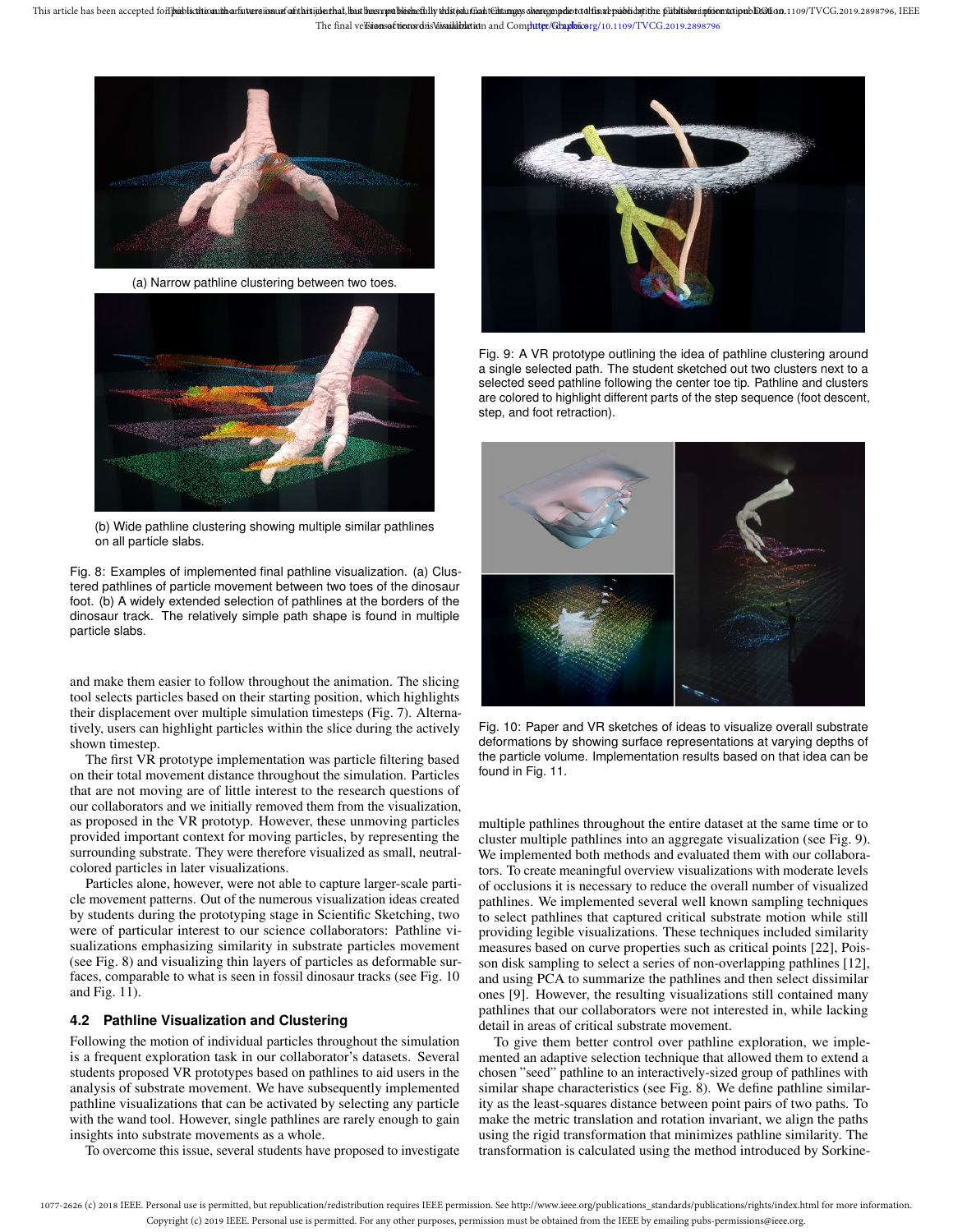

(a) Regular Grid (b) Regular Grid (c) Tile Grid

Fig. 11: Example views of the horizontal time surface visualization with a regular grid (a,b) and a tile grid (c) texture. The tile grid offers a more legible representation of surface deformation, at the cost of increased occlusion of the foot model and underlying surface layers.



(a) Initial deformed time surface (b) Intermediate state (c) Final surface position

Fig. 12: Example views of the vertical time surface visualization with horizontal guidelines. The deformed time surface in (a) and (b) gradually converges to a flat surface in the final timestep (c), visualizing the origin of all particles on a surface in a way that mimics natural fossil cross sections (Fig. 13).

Hornung et al. [30]. This metric is the result of empirical testing and fine-tuning over the course of multiple development cycles to fit the needs of our collaborators. It captures similar particle movement in multiple regions of the dataset and is time-dependent to avoid clustering substrate movements of different track creation stages (e.g. entry vs exit motion of the foot). We visualize the similarity of pathlines to the original selection as a color gradient from green (highly similar) to red (least similar).

Our collaborators report that this method of pathline visualization has enabled them to 'learn' the dataset and explore expected and novel patterns of particle motion. The color gradients have been noted to be a particularly effective and non-overwhelming means of representing a large amount of pathline similarity among the data.

## **4.3 Time Surface Visualization**

Another important analysis task in track simulation data is to investigate and compare substrate deformations within particle regions of the volume throughout the simulation. Particle visualizations in distinct slabs give a rough overview of the total deformation, but information about initial neighborhoods is often lost in the complex particle motion paths. To address this problem it is helpful to think of slabs as continuous surfaces instead of individual particles. This representation is referred to as time surface [19]. Several students have proposed and sketched visualization ideas based on virtual surface deformation (see Fig. 10). Our paleontologists were intrigued by the concept, since it effectively mimics the thin layer structures found in many fossil samples (see Fig. 5). This provides a direct comparison between simulation outcomes and field data.

## 4.3.1 Horizontal Time Surfaces

To implement this visualization concept, we reconstructed slab surfaces by using Delaunay triangulation on particles within thin horizontal slabs. Opaque flat-shaded rendering of these surfaces proved to be not effective. Each slab covered a wide area within the volume and often occluded lower layers and the foot geometry itself. Additionally, the lack of a geometric pattern on the surface made it difficult to follow more complex deformations. To solve this problem we applied a semi-transparent horizontal grid texture to the surface. Locking the texture coordinates during the initial animation step ensures that the grid deforms while following the particle motion. Overall substrate deformations can then be analyzed by observing the distortions of grid cells (see Fig. 11). The size and line thickness of the grid texture impacted the legibility of the visualization. More transparent grid layouts often allowed too much view on underlying surface slabs and made it harder to follow individual grid cells.

Based on promising prototypes developed during our courses, we inverted the grid texture to give it a tile-like design ( Fig. 11). This gave us better control over the visibility of underlying surfaces and made the visualization of deformations more legible. Our collaborators found this to be a very accessible visualization technique that provided them with new insights into patterns of substrate movement within the horizontal plane of the slab.

## 4.3.2 Vertical Reverse Time Surfaces

Based on the successful implementation of time surfaces in horizontal slabs, we attempted to apply the same method on vertical slabs through the particle volume. We found that in this case, our collaborators were interested in the origin of particles within vertical slabs at the last timestep of the simulation. We implemented this by triangulating the surface in the final timestep, while selecting grid texture coordinates and color based on the particle location in the first frame. This results in a "reverse" time surface, that starts in a heavily deformed state and gradually approaches the vertical plane over the course of the simulation (Fig. 12). The deformed horizontal gridlines on the final flat surface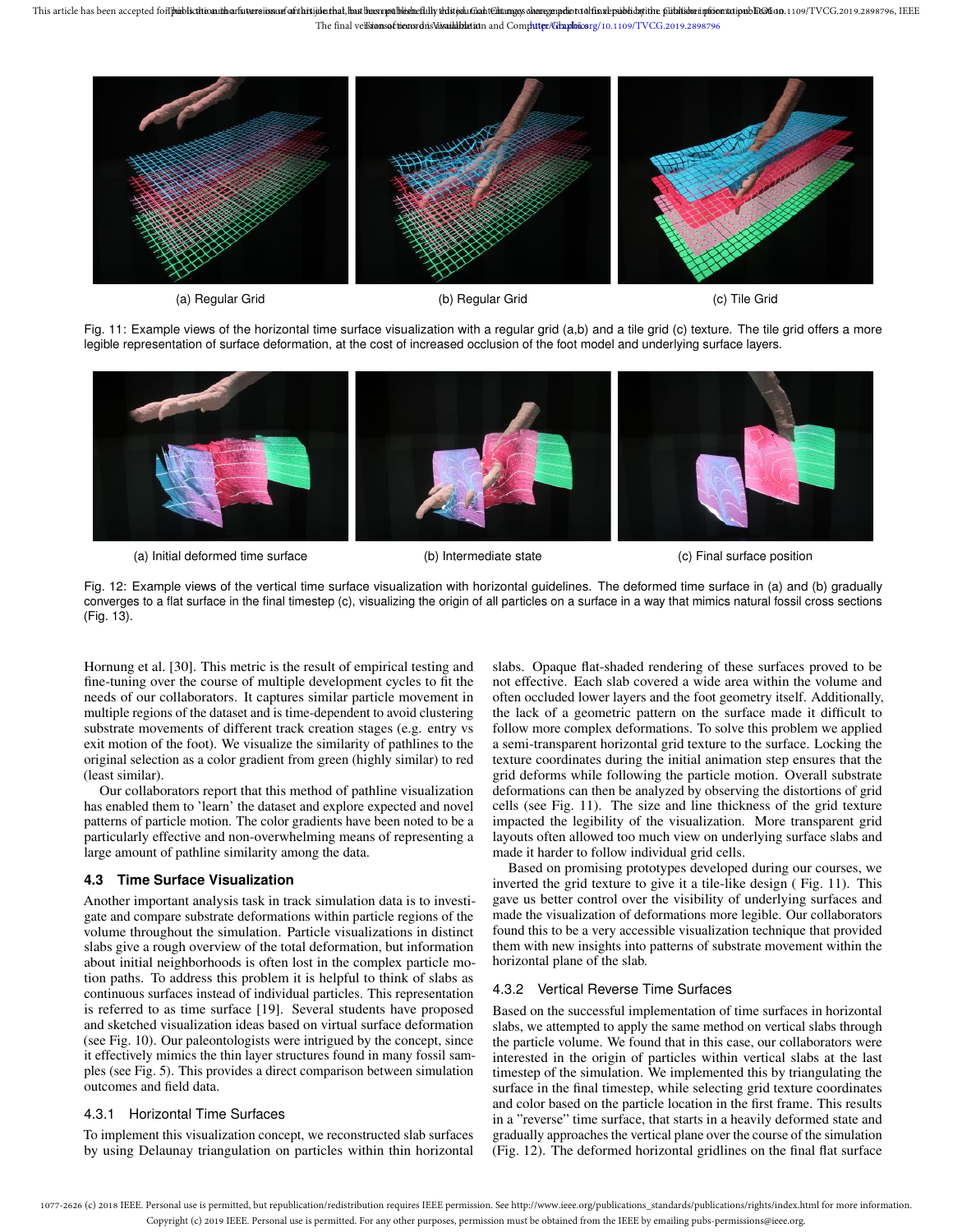

Fig. 13: Cross-section of a fossilized track showing deformed horizontal material layers at regions the dinosaurs toes passed through. Our vertical time surface visualizations mimic this effect through surface color and horizontal guidelines.

correspond to layer structures found in cross-sections of fossils. This makes it an intuitive metaphor for paleontologists and allows them to effectively analyze the sediment movement that lead to the final state of the fossil. It also provides another effective comparison point between simulation outcomes and real world fossils (Fig. 13).

#### **4.4 Foot Motion Visualization**

The difference between actual foot motion and the shape of the final track is another research question of our collaborators. Critical points in a track, like toe entry points, often shift in position during substrate deformations. To gain insights into these offsets, students have prototyped visualizations of pathsurfaces created by tracking the central axis of each bone in the geometric foot model throughout the simulation (see Fig. 14). This visualizes the entire foot motion sequence as simplified static 3D model. In combination with the previously introduces particle and time surface visualizations, this data representation allows researchers to explore the offsets between actual foot motion and substrate deformation in great detail (Fig. 14c).

#### **5 DISCUSSION**

In this section we discuss our results and experiences with the Scientific Sketching design process. These include advantages and disadvantages of using a large group of students to represent the artists, the overall results of the project and lessons learned from employing this design methodology.

In the early sketching stages, as students began to explore the problem space, they came up with a large number of potential visualization concepts. The relatively large group size allowed us to cover a wide range of visualization ideas. However, this came at the cost of significant overhead. The artistic expertise of course participants varied and critique discussions had to include basic introduction sessions to bring everyone closer the the same level of understanding. The process of evaluating and critiquing all sketches also required a considerable time commitment by our scientific collaborators.

While each student created multiple sketches for each stage of the project, only a select few sketching results were unique visualization ideas. In many cases there was significant overlap between student designs during paper and VR sketching stages. However, thanks to the critique sessions, students were able to coordinate their works and focus on their own distinct visual concepts during the VR prototype stages.

At the end of each course we collected feedback questionnaire from our students, with positive results in both cases. Students commented that the course helped to promote "creativity and understanding of virtual reality science visualizations" and taught "the importance of legibility and how to creatively display data".

## **5.1 Influence of Scientific Introduction**

We observed that the initial presentation of the scientific problem had considerable influence on the outcomes of the sketching stages. In particular, we found differences in the variety of visual designs created by students between the two iterations of the design course. In the 2015 class, students explored a wider range of visualization ideas than in





(a) Paper sketch/model (b) VR Sketch



(c) Implementation

Fig. 14: A physical model (a) and VR sketch (b) of a concept to visualize the foot motion with pathsurfaces of the central axes of individual bones. An example of the implemented visualization showing the pathsurfaces trailing the foot motion trailing throughout simulation timesteps (c). Combined with vertical time surface visualizations, this highlights the offset between the actual motion of the foot anatomy and the trails it leaves behind and was one of the main take-aways of our science collaborators.

the 2017 one. This difference could have been caused by the increased expertise of the science collaborators. In 2015 the research questions presented to students were strongly exploratory, without specific expectations about the visualization outcome. In the 2017 class students were presented with more specific research questions and improved examples of the data and existing visualizations. It also contained a second dinosaur track related assignment, providing students with deeper background knowledge. Having additional information might have caused sketches and prototypes to be visually closer to the already implemented VR visualization concepts. While the second course did not result in drastically different visual metaphors, it still provided compelling ideas for improvements to our ongoing implementation stage.

## **5.2 Benefits of VR visualization**

Our paleontologist collaborators confirmed our hypothesis that VR visualization offers significant benefits compared to their standard desktopbased analysis tools. The main advantages reported over the course of the entire project were the following:

The large interaction space of VR environments was beneficial to data analysis. Our VR system surrounds users almost entirely with screen space, as opposed to a single stationary desktop-screen. This allows our visualization to show data at a larger than usual scale. Users can inspect specific regions of the visualization simply by stepping closer, which effectively zooms into the visualization. While focused on specific details users can still connect them to the context of the entire

<sup>1077-2626 (</sup>c) 2018 IEEE. Personal use is permitted, but republication/redistribution requires IEEE permission. See http://www.ieee.org/publications\_standards/publications/rights/index.html for more information. Copyright (c) 2019 IEEE. Personal use is permitted. For any other purposes, permission must be obtained from the IEEE by emailing pubs-permissions@ieee.org.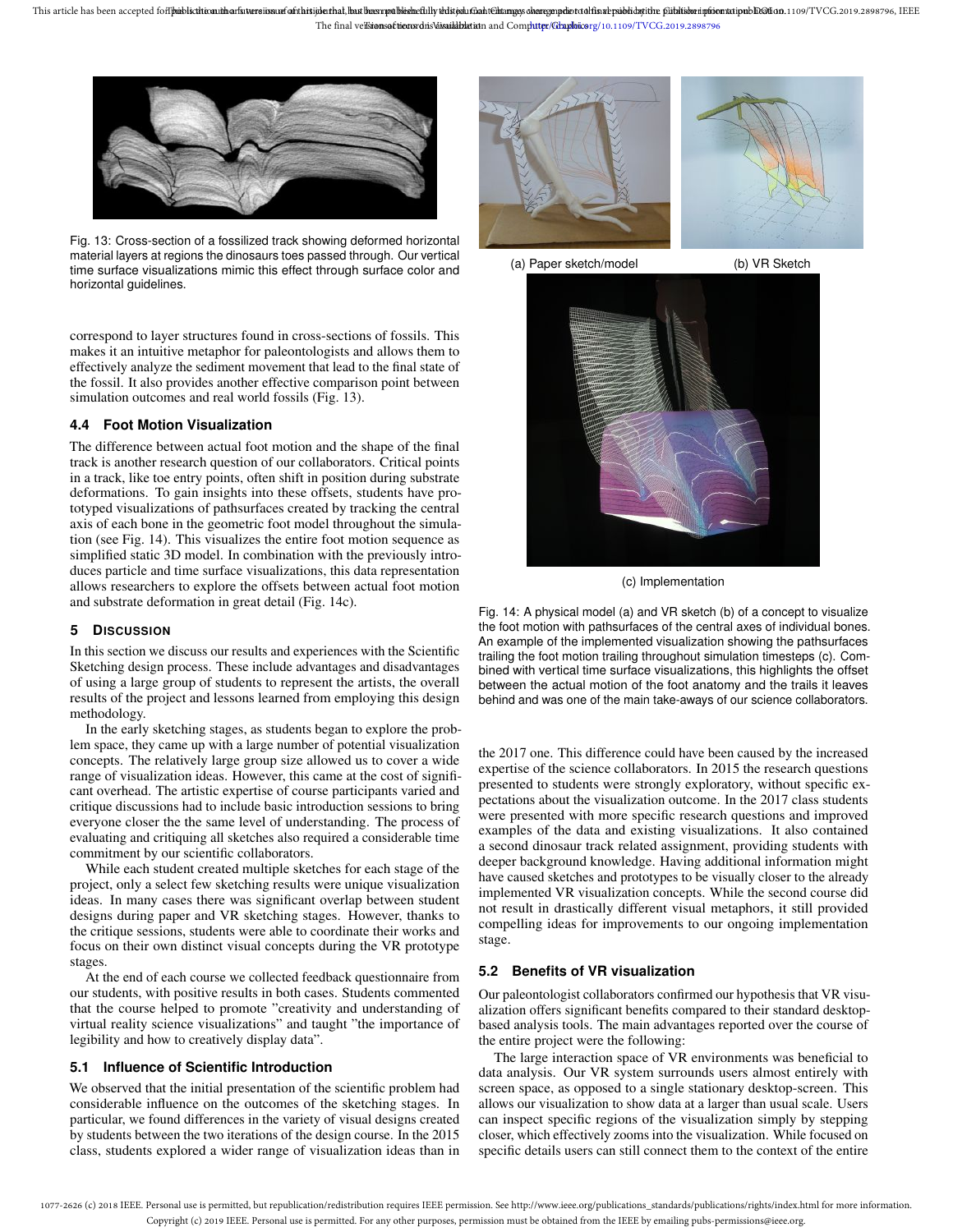dataset by looking around in the immersive environment. However, this context was easily lost when users were completely surrounded by the visualization. In the YURT, and CAVE-like displays in general, this also distorts the visualization for viewers without head-tracked stereo glasses. We found that our collaborators mainly used the available screen and interaction space to physically walk around the entire dataset. As a response we scaled the visualization to comfortable allow this in our YURT display room.

The depth cues provided by stereo imagery and motion parallax greatly improved our collaborators understanding of their volumetric datasets. Interacting with their data through an intuitive 3D wand interface gave the visualization a feeling of physicality. These factors combined caused our collaborators to feel more present within the virtual environment, a feature that has been linked to increased visualization effectiveness [29]. Many of our implemented visualization techniques, would not work as effectively on a 2D display due to the spatial complexity of our visual metaphors (e.g. initial and intermediate stages of the vertical time surfaces, see Fig. 12).

The paleontologists also commented positively on the collaboration aspect in our YURT display room, which can host multiple people at the same time. Being surrounded by data visualizations minimized distractions and stimulated discussions. While only one person can *drive* the visualization at a given time, other observers were still able to follow the exploration process of the driver. This collaborative exploration sometimes discovered new perspectives by serendipity and generated valuable intuition about the structure of the datasets. Our successful visualization project underlines benefits of high-fidelity VR displays and immersive visualizations for the exploration of spatially complex scientific datasets.

## **5.3 Using Scientific Sketching**

After observing Scientific Sketching in two separate design courses we observed several factors that could influence the effectiveness of this methodology:

• Scientific Background Information

As previously stated, we found some evidence that the initial introduction of the scientific problem can have significant impact on the expected sketching outcomes. We suggest to consciously control the amount of detail given at the introduction phase to steer the creative process of the artists and influence the variety of expected visualization outcomes. Broadly defined research questions, for example, give artists a wider design space to work with, but might result in visualization ideas that do not directly address the scientists' problems.

• Group Size

There are potential diminishing returns on the artist group size. Our courses had 13 and 12 student participants, respectively. In both cases we found a gathered a larger number of overlapping visualization ideas. This suggests that smaller groups could still work effectively while reducing organization overhead.

We also found that using a single CAVE system for VR sketching leads to scheduling challenges at our group sizes. We overcame these problems by allowing students to work in groups of two. However, in order to ensure the accessibility of the drawing environment we suggest to use more VR devices, or appropriately sized groups.

• Artistic Capabilities

Our course groups were made up of artists and computer scientists at varying skill levels. Bringing the group to a basic common level of artistic capabilities required additional teaching effort. While it might be more efficient to use a small group of well trained illustration artists, the mixed group had some distinct benefits. Learning the artists' terminology and critique style gave computer scientists the ability to articulate their questions and describe their sketches in the most constructive way. The teaching aspect of beginner critique sessions also familiarized our domain scientists to the artistic process and Scientific Sketching.

• Scientist-Artist moderation

Keeping the dialogue between scientists and artists going throughout all stages of the design process is critical to its success. Scientists should be available to answer student questions even outside of critique sessions, to help them better understand the scientific problems and guide their visualization designs in relevant directions.

• VR Sketching Environment

After completion of the course, several students commented that they would have preferred additional drawing features in the CavePainting VR environment, including the capability to load 3D models and animations from desktop applications. Giving the art students access to their usual design tools would most likely allow them to realize some of their designs in more detail and in shorter time. However, this would reduce their exposure to the VR environment and in turn their understanding of the specific interaction requirements for immersive visualizations.

• Importance of the Implementation stage

While the original methodology paper of Scientific Sketching [16] mainly focuses on the initial sketching and prototyping stages, we want to stress the importance of the transition from VR prototype to implementation. We suggest that the group of visualization experts extends their role during the VR prototype phase to provide warnings about potential implementation issues with problematic visualization concepts.

• When to use Scientific Sketching

Compared to more traditional software and visualization design methodologies, Scientific Sketching requires a very specific setup. Combining the efforts of domain scientists, artists and visualization experts to create novel visualizations involves significant organization effort. However, the outcome of a Scientific Sketching project is not just a VR visualization technique or tool. The frequent critique sessions between all three groups allow each member to gain a detailed understanding of the visualization problem at hand, since it is discussed from multiple different scientific and artistic viewpoints. Likewise, all participants gain insights in the effective use of VR user interfaces, which is helpful for the student group. This educational component sets Scientific Sketching apart from other design methodologies, even though they might yield similar visualization outcomes.

Additionally, the sketching approach can help to engage new collaborators, by offering them a low-cost method to test whether their scientific research can benefit from VR visualizations. We therefore recommend the use of Scientific Sketching for exploratory visualization and science problems without strict initial requirements and a secondary focus on teaching/understanding VR design in general.

# **6 CONCLUSION**

We presented results of an iterative VR visualization development process to analyze unsteady flow in dinosaur track creation datasets of our paleontologist collaborators. The visualization concepts implemented as part of this work have become effective tools for our collaborators and continue to be the base for an ongoing research partnership. The process of developing these tools with the Scientific Sketching methodology was overall successful.

Iterative sketching and prototyping stages allowed us to examine a wide range of visualization ideas and choose the most viable ones for implementation. Ultimately, we created VR tools that help paleontologists to analyze their data through particle, pathline and time surface visualizations. By actively participating and guiding the sketching processes, our collaborators gained new insights into the intricacies of their simulated flow data and drew new connections between dinosaur foot movement and substrate deformation.

Assessing the Scientific Sketching method itself, we found that it was very effective in our scenario. Over the course of our project all